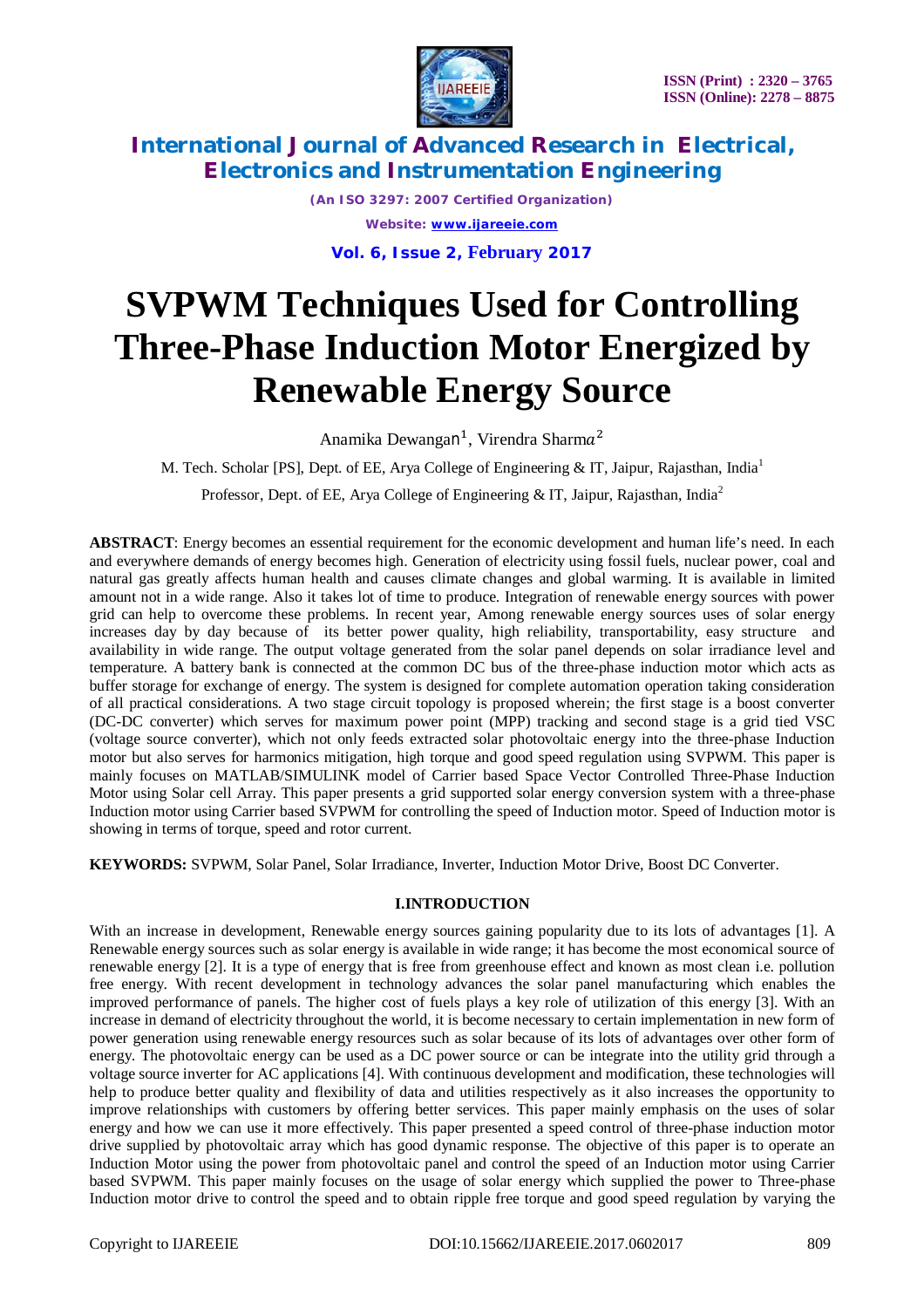

*(An ISO 3297: 2007 Certified Organization)*

*Website: [www.ijareeie.com](http://www.ijareeie.com)*

### **Vol. 6, Issue 2, February 2017**

frequency [5]. Block diagram of solar energy system with three-phase induction motor drive feeding SVPWM is shown in Fig. 1.



Fig. 1 Block diagram of 3-phase Induction motor drive feeding SVPWM

In this model we are using solar energy as a source. The solar irradiance subsystem consist 72 solar cells. In this each solar cell represented as a resistance that is connected in series with a parallel combination of the elements such as current source, two exponential diodes, parallel resistor Rp. As output of solar array is very less but in this SIMULINK model 72 cells are connected in series manner which output is 23.75 V so that we have to increase its output via DCDC converter. The positive terminal of solar irradiance connected to the both current and voltage sensor. The current sensor converts current into a physical signal proportional to the current. Connections + and – of current sensor are electrical conserving ports through which the sensor is inserted into the circuit. Further, a DC to DC converter is connected because voltage frequency drives (VFD) need a power section that converts AC power into DC power. This is called the converter bridge. Sometimes the front end of the VFD, the converter is commonly a three-phase, full-wave-diode bridge. A DC bus is also used in this model. The DC bus is the true link between the converter and inverter sections of the drive. Any ripple must be smoothed out before any transistor switches "on". If not, this distortion will show up in the output to the motor. The DC bus voltage and current can be viewed through the bus terminals.The DC link is an important section of the drive as it provides much of the monitoring and protection for the drive & motor circuit. It contains the base-drive fusing and pre-charge capacitor network, which assures steady voltage DC voltage levels prior to the inverter bridge and allows a path for over-voltage dissipation. The inverter section is made up primarily of modules that are each made up of a transistor and diode in combination with each other which inverts the DC energy back to AC.By switching the inverter-transistor devices on and off many times per half cycle, a pseudosinusoidal current waveform is approximated as shown in fig.2



Fig. 2 Pulse-width-modulated voltage and current waveforms

The Inverter changes the DC energy into three channels of AC energy that an AC induction motor can use to function properly. Inverters are classified as voltage-source, current-source of variable-voltage types. This has to do with the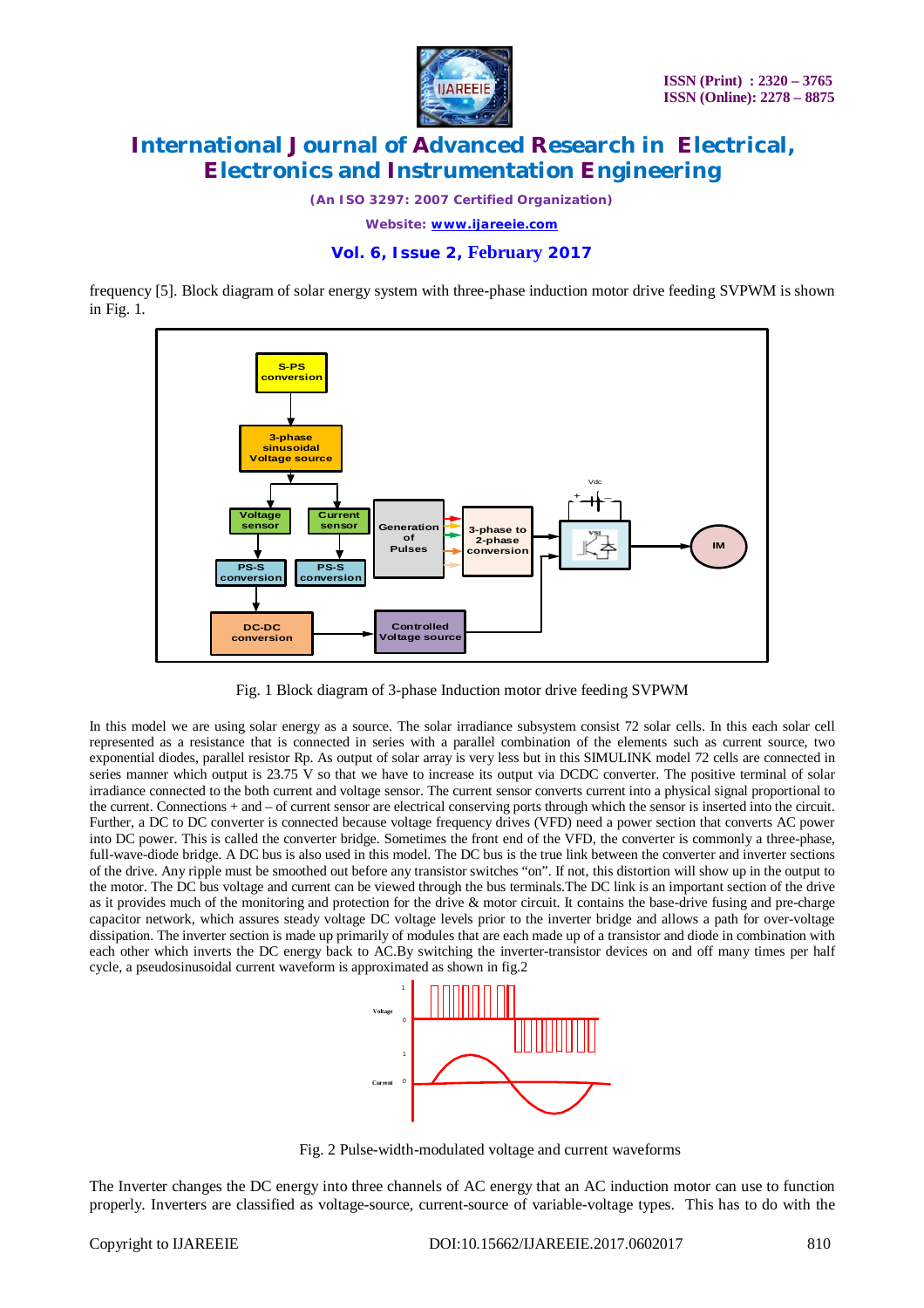

*(An ISO 3297: 2007 Certified Organization)*

*Website: [www.ijareeie.com](http://www.ijareeie.com)*

### **Vol. 6, Issue 2, February 2017**

form of DC that the inverter receives from the DC bus. The main objective of the Inverter is to vary the speed of the motor while providing the closest approximation to a sine wave for current (while pulsing DC voltage to the motor). The PWMs drive ability to maintain the AC levels through all types of load conditions at given speeds is the factor which separates one drive manufacturer from the other.

### **II.MODELLING OF SOLAR CELLS**

A solar cell is used to convert solar energy into electricity. Numbers of solar cells are connecting in series to form photovoltaic array. In this paper we are using 72 solar cells which are connected in series to form photovoltaic module. A block diagram of solar cell represents that parallel combination of current source, two diodes and a parallel resistor  $R_p$  in series with resistance  $R_{sh}$  as shown in Fig. 3.



Fig. 3. Block diagram of solar cell

The characteristic equation for a photovoltaic cell is given by

$$
I = Iph - Io \left[ exp \left\{ q * \frac{V + I * Rs}{n * K * T} \right\} - 1 \right] - \frac{V + I * Rs}{Rsh} \tag{1}
$$

$$
I = (I_{ph} * N_p) - Id - I_{sh} \tag{2}
$$

$$
Vt = \left(\frac{K * Top}{q}\right) \tag{3}
$$

$$
Io = I or * \left(\frac{Top}{Tr}\right)^3 * \left[\exp\left\{q * Ego * \frac{\frac{1}{Tref} - \frac{1}{Top}}{n*K}\right\}\right]
$$
(4)

 $I_{\text{ph}} = {I_{\text{sc}} + K_i * (Top-25)} * I_{rr}$ (5)

$$
Is = \frac{V + (I * Rs)}{Rp}
$$
 (6)

$$
Irs \frac{Isc}{e^{\frac{q*Voc}{K*c*Top*n^2}} - 1}
$$
 (7)

$$
Id = I_0 * Np\{e^{(\frac{Ns}{N_s + N_s})} - 1\}
$$
(8)

I &V : solar cell output current and voltage;

Io : solar cell reverse saturation current;

T : Solar cell temperature (in Celsius);

k : Boltzmann's constant  $(1.38 * 10^{-19} J/K);$ 

q: Electron charge 
$$
(1.6*10^2 \text{ C})
$$
;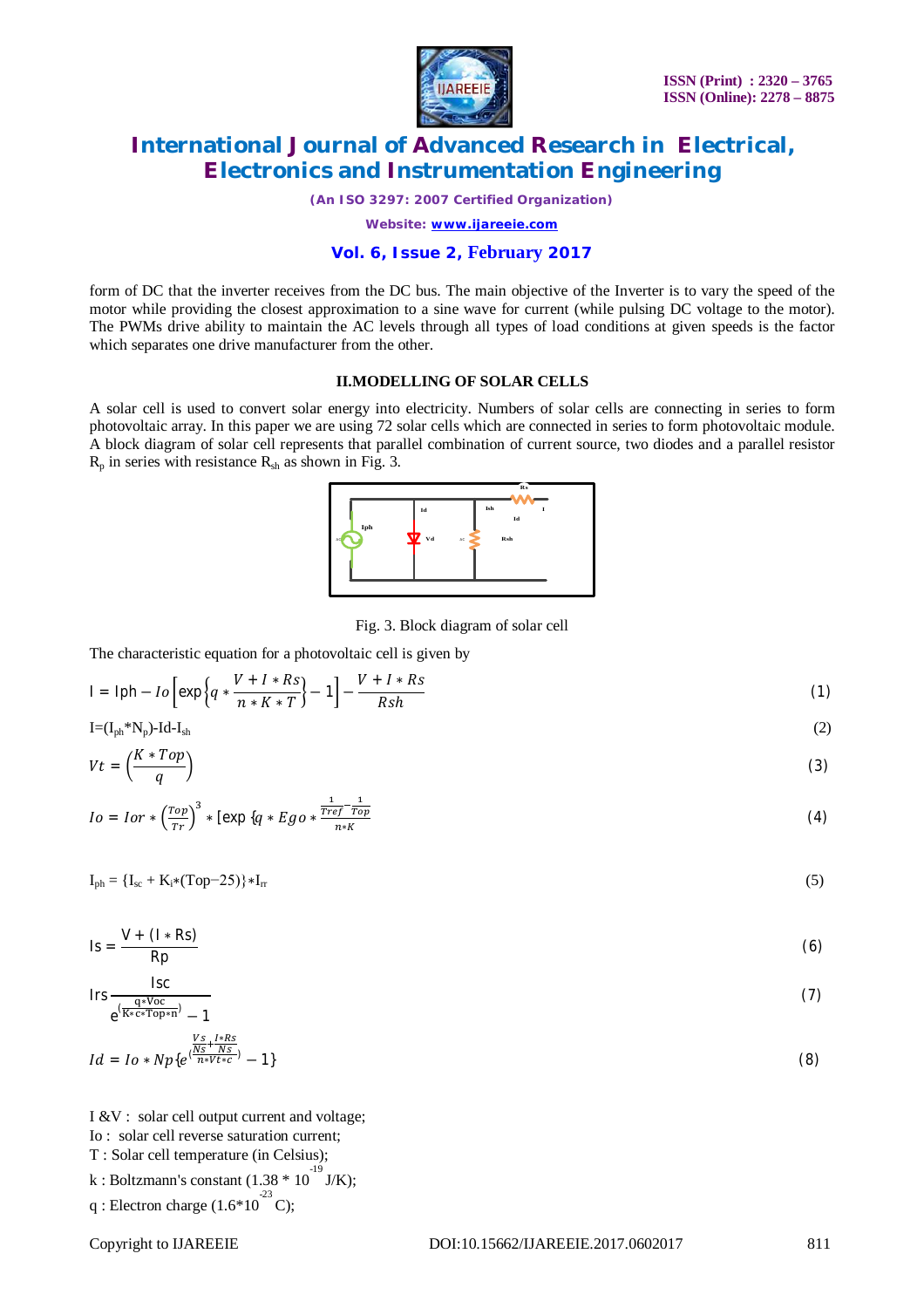

*(An ISO 3297: 2007 Certified Organization)*

*Website: [www.ijareeie.com](http://www.ijareeie.com)*

### **Vol. 6, Issue 2, February 2017**

 $K_i$ : Short circuit current temperature coefficient  $(I_{scr})$ ;

Lambda or Irr : Solar irradiation (W/m^2);

 $I_{\text{sc}}$ : Short circuit current at (25 °C;

Iph : Light-generated current;

 $E_{\sigma}$ : Band gap for silicon;

n :Ideality factor;

Tref : Reference temperature;

 $I_{rs}$ : Cell saturation current  $(T_{ref});$ 

Rsh : Shunt resistance;

R<sub>s</sub>: Series resistance;

The characteristics equation of solar panel depends on the how much cells connected in parallel and series. We can clearly see by the experimental results that the current variation is less dependent on the shunt resistance and is more dependent on the series resistance.

$$
I = Np * Iph - Np * Io\left[\exp\left\{q * \frac{\frac{V}{Ns} + I * \frac{Rs}{Np}}{A * K * T}\right\} - 1\right] - \frac{V * \left(\frac{Np}{Ns}\right) + I * Rs}{Rsh} \tag{9}
$$

By P-V and I-V curves in Fig. 4. we can see cell operates as a constant current source at less values of operating voltages and constant voltage source at less values of operating current.



Fig. 4 P-V and I-V curve of a solar cell at given temperature and solar irradiation

#### **III.DC-DC CONVERTER**

The DC-Dc converters are highly used in DC power supplies and in photovoltaic applications. The output of the solar irradiance is non-regulated DC supply therefore it will fluctuate due to changes in irradiance on the photovoltaic panels. By switching of DC-DC inverters are used to transform this non-regulated Dc output of solar panel into controlled DC output. Basically converters are of three types i.e. buck converter( also known as step-down converter), boost converter(also known as step-up converter) and buck-boost converter. In this paper we are using boost converter according to the requirement. Boost converter is a DC-DC converter that is used to step-up the voltage output of solar irradiance to a high level while stepping down current. Circuit diagram of boost converter is as shown in Fig. 5. In this system output of solar array is 23.75V and output of DC-DC converters is 45.66V. It consist of minimum 2 semi conductors ( a diode and transistor) and minimum one energy storage element i.e. capacitor, inductor or two in combination. To reduce voltage ripples, filters are connected to both input (source) and output (load) side of the converter. The output voltage of converter is controlled by switch ON/OFF time of duty cycle. At constant switching frequency, adjusting the ON and OFF time duration of the switch is called pulse width modulation (PWM) switching technique. The switching duty cycle, k is defined as the ratio of ON time to the total switching time period. The output voltage of the boost converter is

$$
V_{out} = \frac{1}{(1-k)} V_s
$$

where k is duty cycle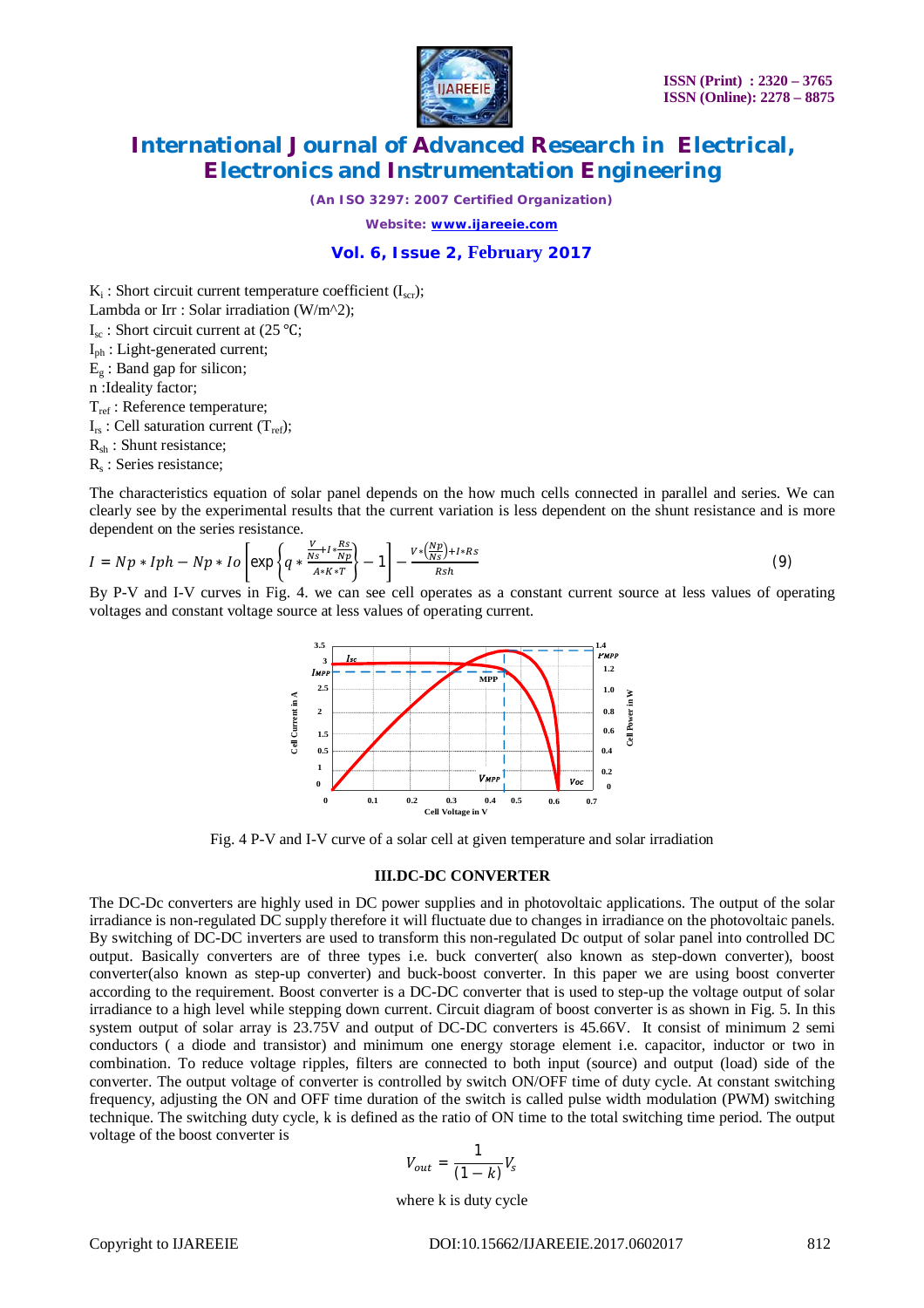

*(An ISO 3297: 2007 Certified Organization)*

*Website: [www.ijareeie.com](http://www.ijareeie.com)*

### **Vol. 6, Issue 2, February 2017**



Fig. 5 Circuit diagram of Boost converter

#### **IV.INVERTER**

Today's generation of electricity mainly depends on renewable energy source. But this energy is in form of AC but it is transformed into DC by using photovoltaic cell. But most of the load demands AC power supply. So to fulfil their demands we need to transform this DC power into AC power. Inverter is a device which converts DC power into AC power and supply to the various loads. There is various methods for generation of pulses according to the requirement. Here in this paper we are using solar energy system driving a three-phase Induction motor. For proper functioning of Induction motor we need to control the speed. There are various control techniques that is used to control the speed of Induction motor feeding with inverter. Space vector pulse width modulation is one of them which is used to generation of pulses that is require to control the speed.

The topology of three-phase voltage source inverter based space vector pulse width modulation is as shown in Fig. 6. Six out of these eight states produce nonzero output voltage. Since energy is supplied from the source to the motor during these states are known as nonzero switching states or active states. Whereas two states produce zero output voltages since no energy is supplied from the source to the motor are known as zero switching states or inactive states. In this methodology switching state "1" indicate the conduction of upper switch and inverter terminal voltage is +ve i.e.  $+ dc$  while "0" indicates the conduction of lower switch. In this voltage source, inverter can assume only eight states because input lines must never be shorted and the output current must always be continuous. These states are as shown in Fig. 7. Among the 8 switching states [000] and [111] are zero states and others are active states are show in table 1.

| Vg | T1<br>T3<br>D1<br>a               | T5<br>D3               | D <sub>5</sub><br>-- | la<br>A |
|----|-----------------------------------|------------------------|----------------------|---------|
|    | b                                 | c                      | . .                  | B       |
|    | D <sub>4</sub><br><b>T4</b><br>T6 | D6<br>T2<br><b>ALL</b> | D <sub>2</sub>       | Ċ       |

Fig. 6.Topology of three phase inverter

| Switching states<br>(three phases) | On-state switch |
|------------------------------------|-----------------|
| (000)                              | $S_4, S_6, S_2$ |
| (100)                              | $S_1, S_6, S_2$ |
| (110)                              | $S_1, S_3, S_2$ |
| (010)                              | $S_4, S_3, S_2$ |
| (011)                              | $S_4, S_3, S_5$ |
| (001)                              | $S_4, S_6, S_5$ |
| (101)                              | $S_1, S_6, S_5$ |
| (111)                              | $S_1, S_3, S_5$ |

Table 1. Eight switching states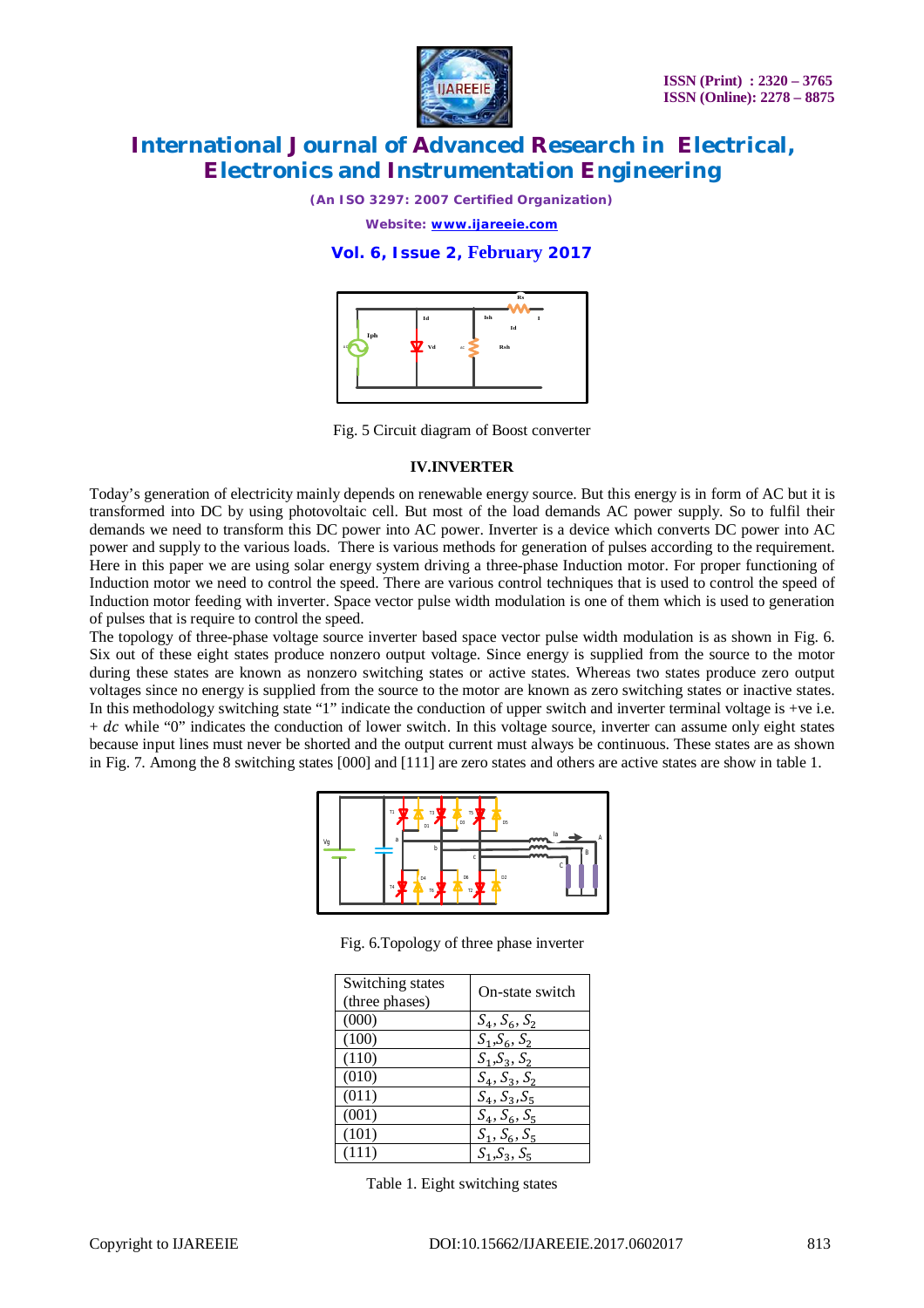

*(An ISO 3297: 2007 Certified Organization)*

*Website: [www.ijareeie.com](http://www.ijareeie.com)*

### **Vol. 6, Issue 2, February 2017**

The relationship between the switching variable vector and line to line potential vector are as

|  |  |  |  | $\begin{bmatrix} V_{ab} \\ V_{bc} \\ V_{ca} \end{bmatrix} \;\; = \;\; V_{dc} \begin{bmatrix} 1 & -1 & 0 \\ 0 & 1 & -1 \\ -1 & 0 & 1 \end{bmatrix} \begin{bmatrix} a \\ b \\ c \end{bmatrix}$ |  | (10) |
|--|--|--|--|----------------------------------------------------------------------------------------------------------------------------------------------------------------------------------------------|--|------|
|--|--|--|--|----------------------------------------------------------------------------------------------------------------------------------------------------------------------------------------------|--|------|

Also the relationship between the switching variable vector and the phase potential vector are as follows

| $\begin{bmatrix} V_{an} \\ V_{bn} \\ V_{cn} \end{bmatrix} = \frac{v_{dc}}{3} \begin{bmatrix} 2 & -1 & -1 \\ -1 & 2 & -1 \\ -1 & -1 & 2 \end{bmatrix}$ |  |  |  |
|-------------------------------------------------------------------------------------------------------------------------------------------------------|--|--|--|
|                                                                                                                                                       |  |  |  |

According to equation 1 and 2, 8 switching vectors output line to phase voltages and output line to line voltages are shown in Table 2.

| Potential                                                        |          | Switching |              | Line to neutral |          |          | Line to line |          |          |
|------------------------------------------------------------------|----------|-----------|--------------|-----------------|----------|----------|--------------|----------|----------|
| <b>Vectors</b>                                                   |          | Vectors   |              | potential       |          |          | potential    |          |          |
|                                                                  | A        | h         | $\mathbf{c}$ | $V_{an}$        | $V_{bn}$ | $V_{cn}$ | $V_{ab}$     | $V_{bc}$ | $V_{ca}$ |
| $V_0$                                                            | $\theta$ | 0         | 0            | 0               | 0        | 0        | $\theta$     | 0        | 0        |
| V,                                                               |          | 0         | 0            | 2/3             | $-1/3$   | $-1/3$   |              | 0        | -1       |
| $V_{2}$                                                          |          | 1         | 0            | 1/3             | 1/3      | $-2/3$   | 0            |          | $-1$     |
| $V_3$                                                            | $\theta$ | 1         | 0            | $-1/3$          | 2/3      | $-1/3$   | $-1$         |          | 0        |
| $V_4$                                                            | 0        |           | 1            | $-2/3$          | 1/3      | 1/3      | -1           | 0        |          |
| $V_{5}$                                                          | 0        | 0         | 1            | $-1/3$          | $-1/3$   | 2/3      | 0            | -1       |          |
| $V_6$                                                            |          | 0         | 1            | 1/3             | $-2/3$   | 1/3      |              | $-1$     | 0        |
| V <sub>7</sub>                                                   |          |           |              | 0               | 0        | 0        | 0            | $\Omega$ | 0        |
| Note : the respective voltage should be multiplied with $V_{dc}$ |          |           |              |                 |          |          |              |          |          |

Table 2. Switching vectors, phase voltages, line to line voltages

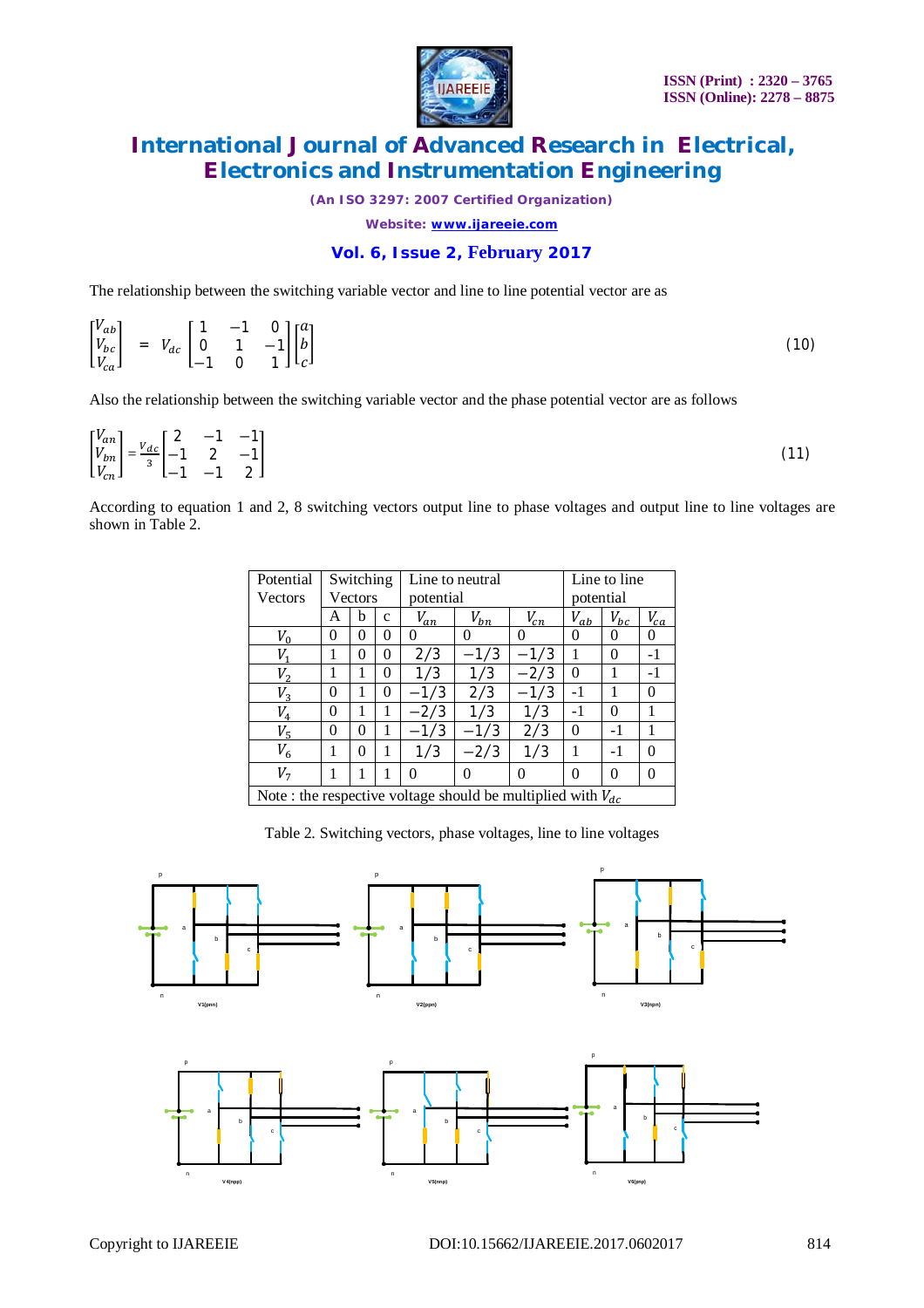

*(An ISO 3297: 2007 Certified Organization)*

*Website: [www.ijareeie.com](http://www.ijareeie.com)*

### **Vol. 6, Issue 2, February 2017**



Fig. 7. Eight switching state topologies of a voltage source inverter

### **V.SPACE VECTOR PULSE WIDTH MODULATION**

Space vector pulse width modulation (SVPWM) is an algorithm which is applied to the inverter to control the pulses generated from the inverter. It is used for the creation of AC waveforms which is mostly used to drive three-phase motors at different speeds from Dc using multiple class-D amplifiers.In this generation reference signal is sampled in regular bases after each sample, non-zeros active switching vectors adjacent to the reference vector and one or more of the zero switching vectors are selected for the appropriate fraction of the sampling period in order to synthesize the reference signal as the average of the used vectors.

Space vector pulse width modulation can be classified into four types as

a) Sector selection based SVPWM

b) Reduced switching SVPWM

c) Carrier based SVPWM

d) Reduced switching carrier based SVPWM

In this paper we are using Carrier based pulse width modulation.. It allows fast and efficient implementation of SVPWM without sector determination. The techniques is based on duty ratio profiles that SVPWM exhibits (as shown in fig. 7 and fig. 8) by comparing the duty ratio profile with a higher frequency triangular carrier pulses can be generated based on the same argument as the sinusoidal pulse width modulation.



Fig. 8. Obligation ratio profile with standard SVPWM



Fig. 9 Obligation ratio profile with reduced switching SVPWM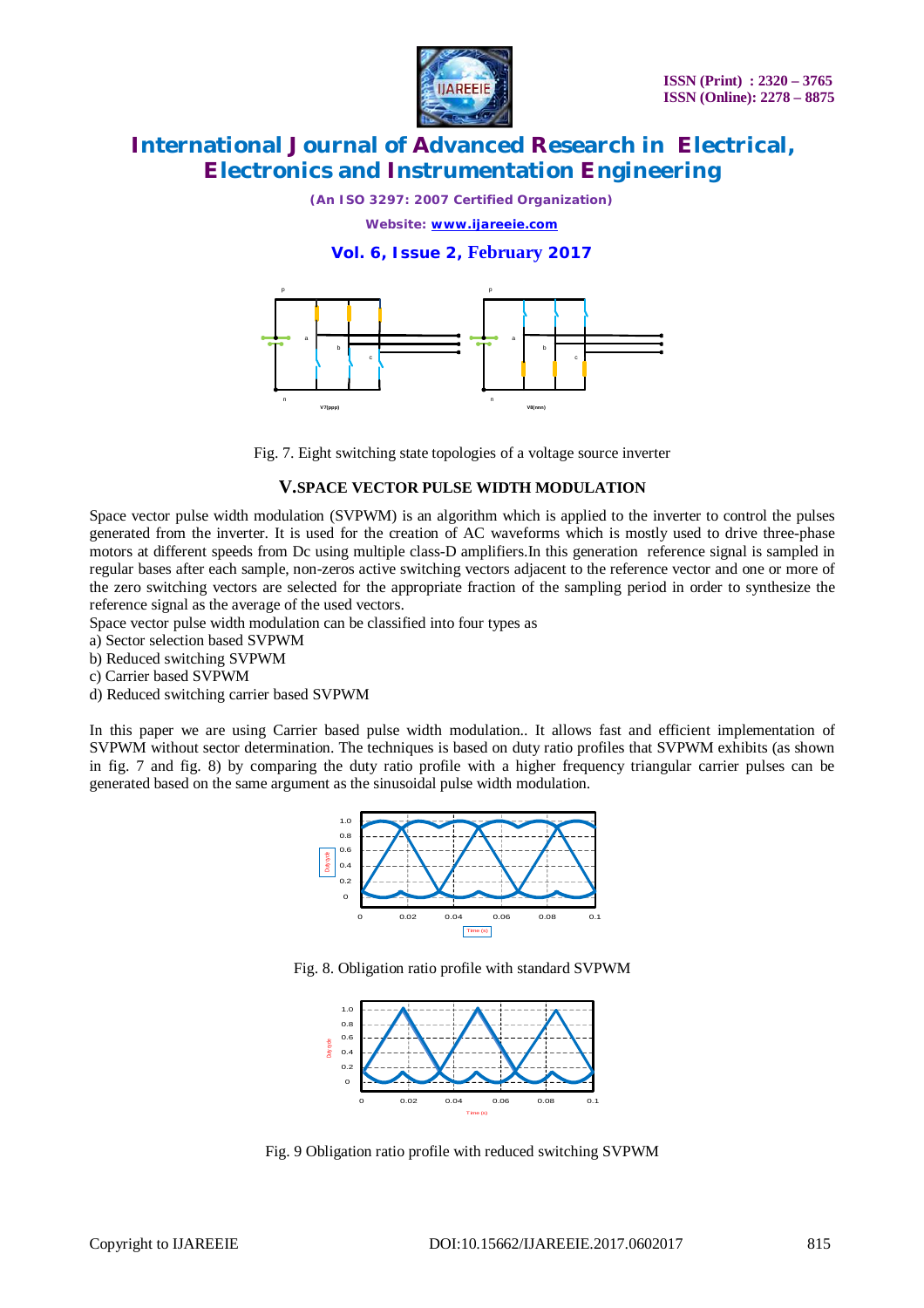

*(An ISO 3297: 2007 Certified Organization)*

*Website: [www.ijareeie.com](http://www.ijareeie.com)*

**Vol. 6, Issue 2, February 2017**



Fig. 10.Carrier based SVPWM based on common mode voltage addition



Fig. 11. Reduced switching carrier based SVPWM based on common mode potential addition and unique zero vector utilization

### **IV. MATLAB SIMULATION OF THREE-PHASE INDUCTION MOTOR DRIVE FED BY SOLAR CELLS**



Fig. 12 Simulink model of solar cells

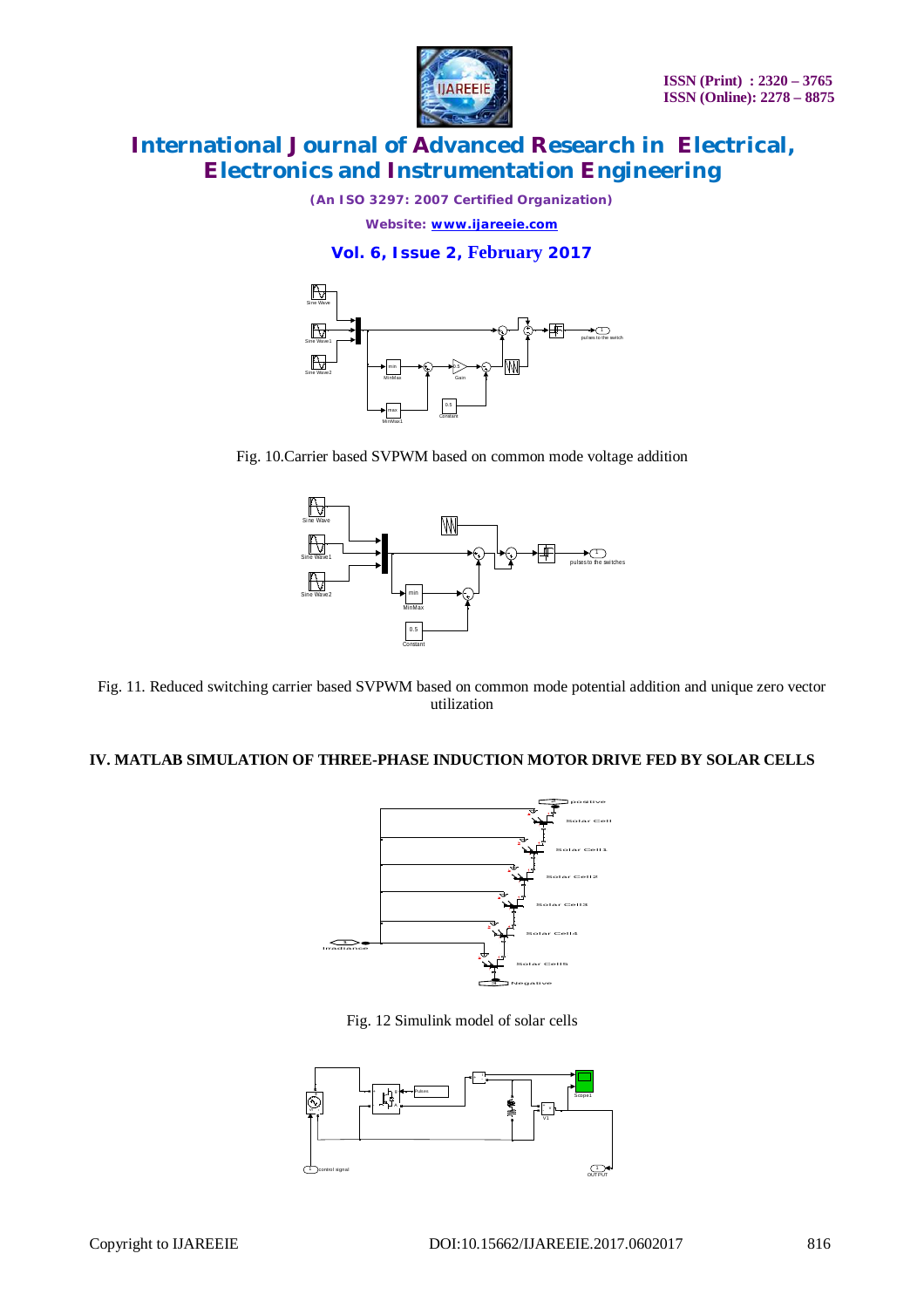

*(An ISO 3297: 2007 Certified Organization)*

*Website: [www.ijareeie.com](http://www.ijareeie.com)*

### **Vol. 6, Issue 2, February 2017**

Fig. 13 Simulink model of converter



Fig. 14 Simulink model of inverter for generation of pulses



Fig. 15 Simulink model of solar energy system with three-phase Induction motor drive feeding SVPWM by multilevel

inverter

|  |  |  | VII. SIMULATION RESULTS |
|--|--|--|-------------------------|
|--|--|--|-------------------------|

| <b>Rotor Type</b>        | Squirrel<br>Cage | <b>Stator</b><br><b>Inductance</b> | $0.000004$ H    |
|--------------------------|------------------|------------------------------------|-----------------|
| <b>Ref. Frame</b>        | Stationary       | <b>Rotor</b><br><b>Resistance</b>  | 0.000816<br>ohm |
| Capacity                 | $3$ HP           | <b>Rotor</b><br><b>Inductance</b>  | $0.000002$ H    |
| <b>Speed</b>             | $1725$ rpm       | No. of pole                        | 4               |
| Voltage                  | 220 V            | Mutual<br><b>Inductance</b>        | $0.000069$ H    |
| Line<br><b>Frequency</b> | 60 <sub>hz</sub> | Inertia $(J)$                      | 0.00089         |
| <b>Stator</b>            | 0.000435         | <b>Simulation</b>                  | 1 <sub>s</sub>  |
| <b>Resistance</b>        | ohm              | <b>Time</b>                        |                 |

Table 3. Description of apparatus rating used in simulation model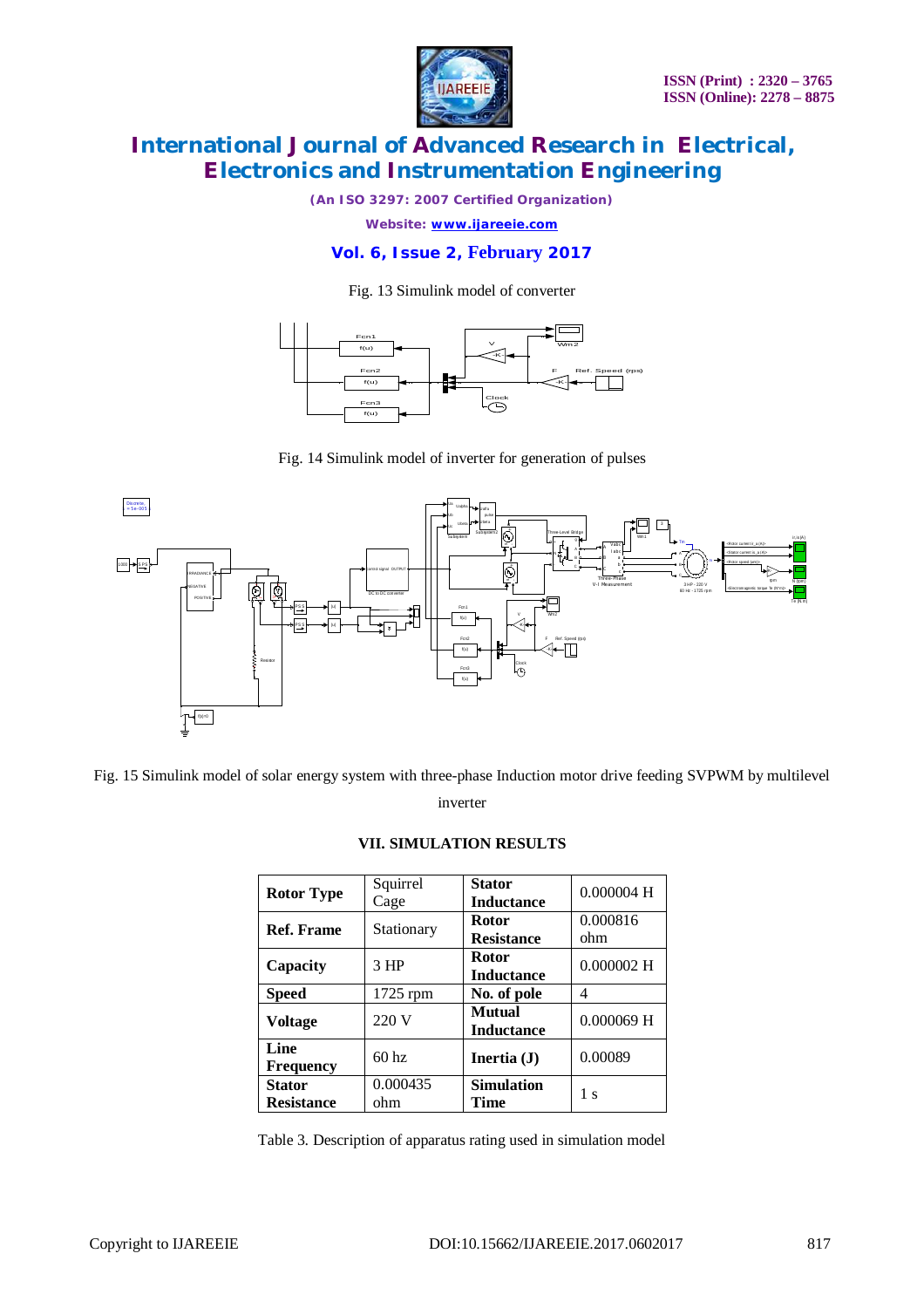

*(An ISO 3297: 2007 Certified Organization)*

*Website: [www.ijareeie.com](http://www.ijareeie.com)*

### **Vol. 6, Issue 2, February 2017**



Fig. 16. Shows the output of solar irradiance which is applied to DC-DC converter for boosting up voltage and filtered out ripples.



#### Fig. 17. DC-DC converter

Fig. 17 Shows the output of the DC-Dc converter which is applied to inverter for the conversion of DC to Ac required by the load.



Fig. 18 Generation of pulses by inverter

Fig. 18 Shows the generation of pulses of output of inverter fed with SVPWM which is applied to the three-phase Induction motor for controlling the speed.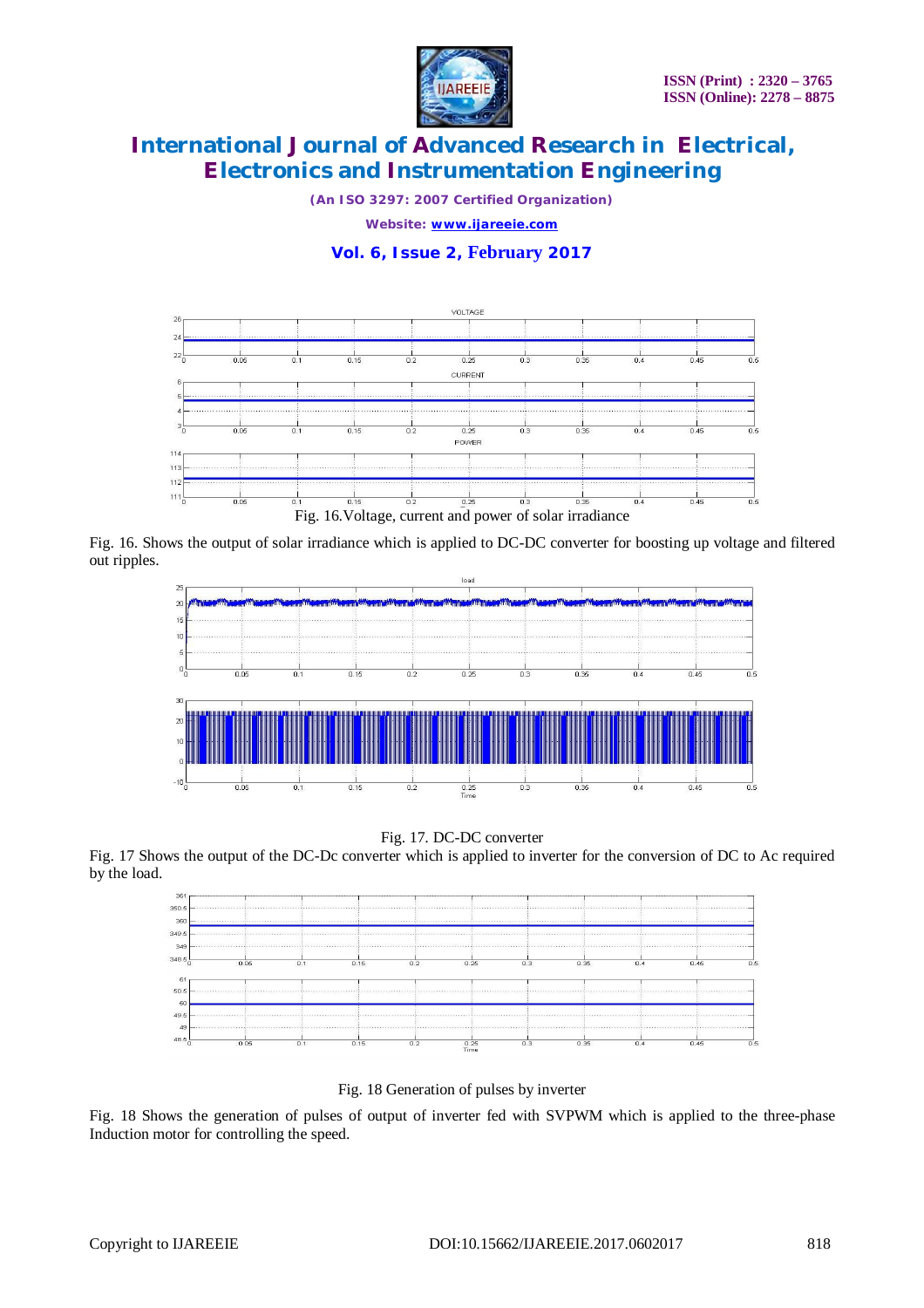

*(An ISO 3297: 2007 Certified Organization) Website: [www.ijareeie.com](http://www.ijareeie.com)* **Vol. 6, Issue 2, February 2017**









Fig. 20 Induction motor speed







Fig. 22 Induction motor stator current and rotor current